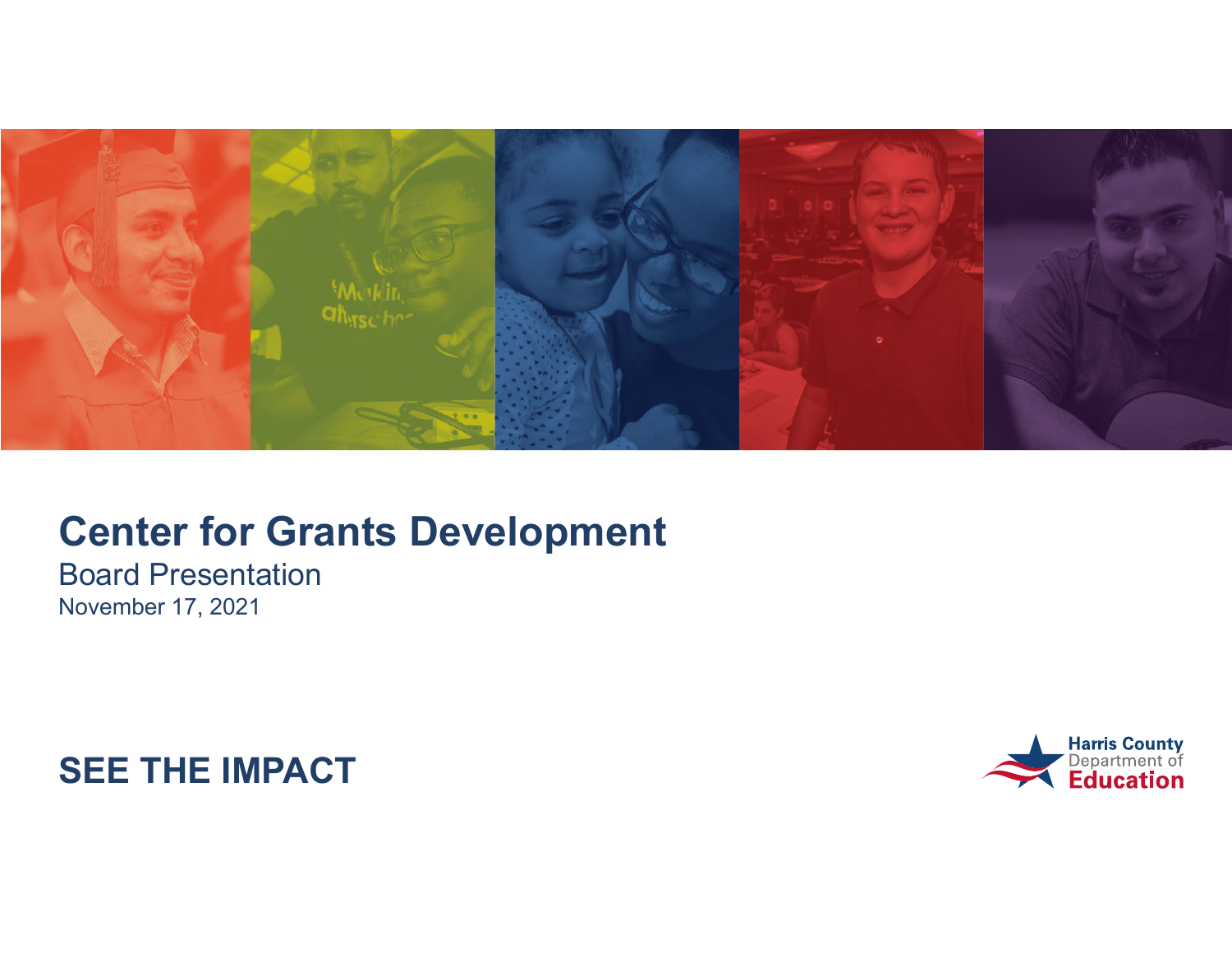#### **Who We Are**

Gayla Rawlinson Maynard, GPC, Director

Joyce Akins, Manager

Vida L. Avery, Ph.D., Resource Development **Specialist** 

Sharvon Pipkins Kamaya, Development Coordinator

Kristal Johnson, Development Associate

Illiana Gonzalez, Secretary

#### **About Us:**

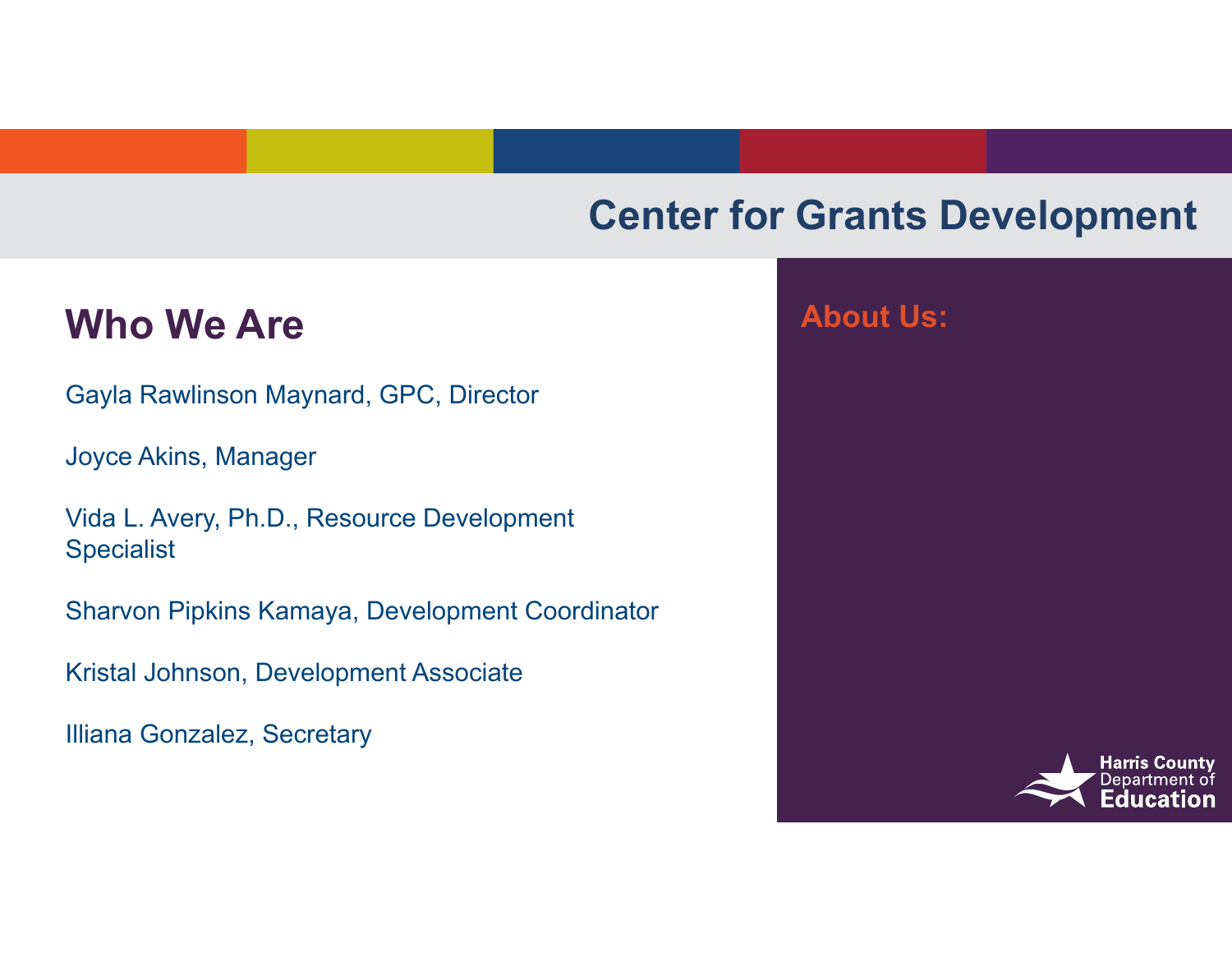#### **Services Provided**

- **CGD works with HCDE divisions to initiate development strategies that bring together key stakeholders in the community as partners to generate public and private resources to support HCDE projects.**
- **CGD extends its grant assistance services to Harris County school districts and charters through announcement of district, school and teacher grants; review of Request for Proposals to assess feasibility of pursuing identified funding; training in grant‐related topics; proposal review and comments; and coaching and mentoring of grants development staff.**

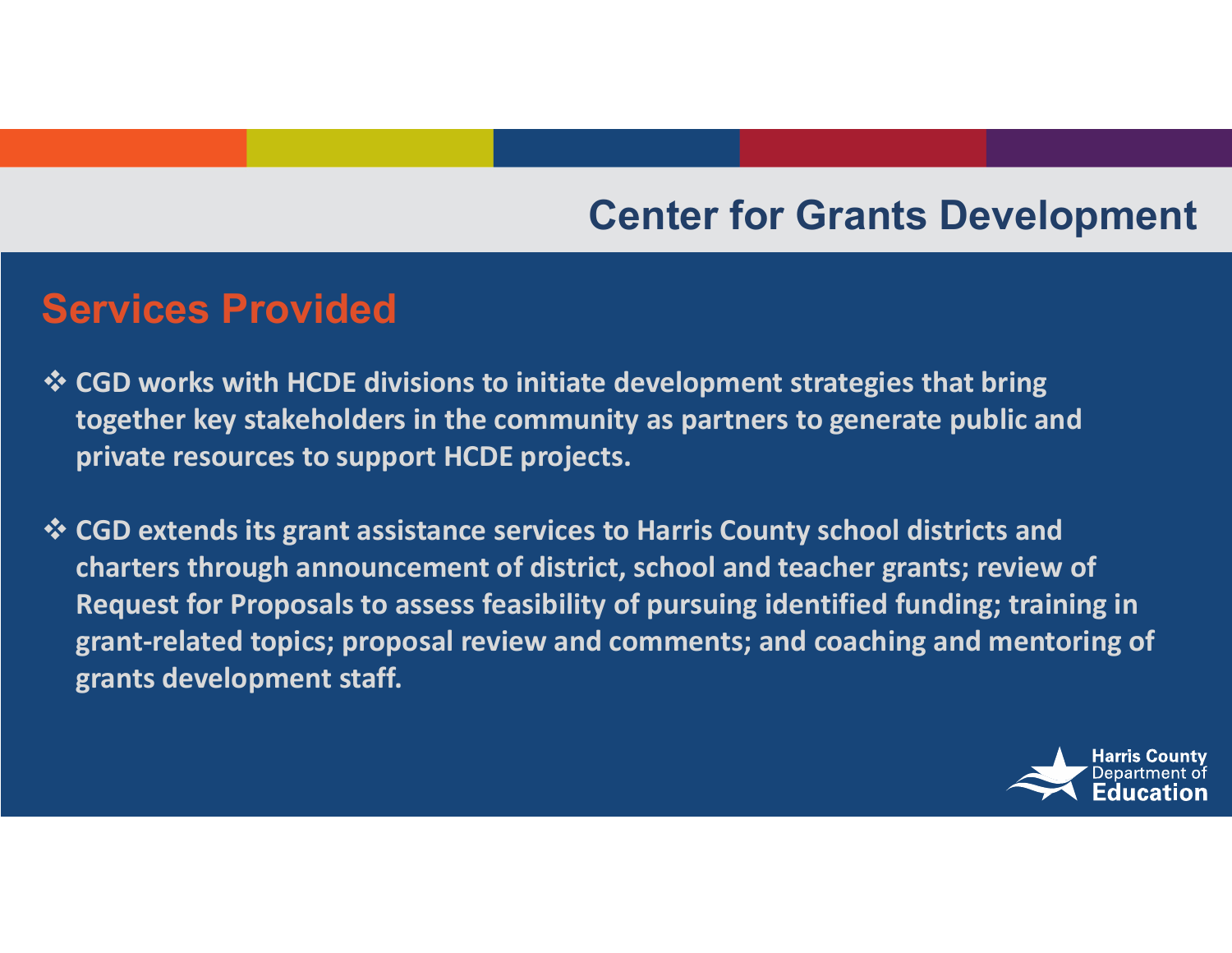#### **Data Highlights (2020-2021 Requests and Awards)**



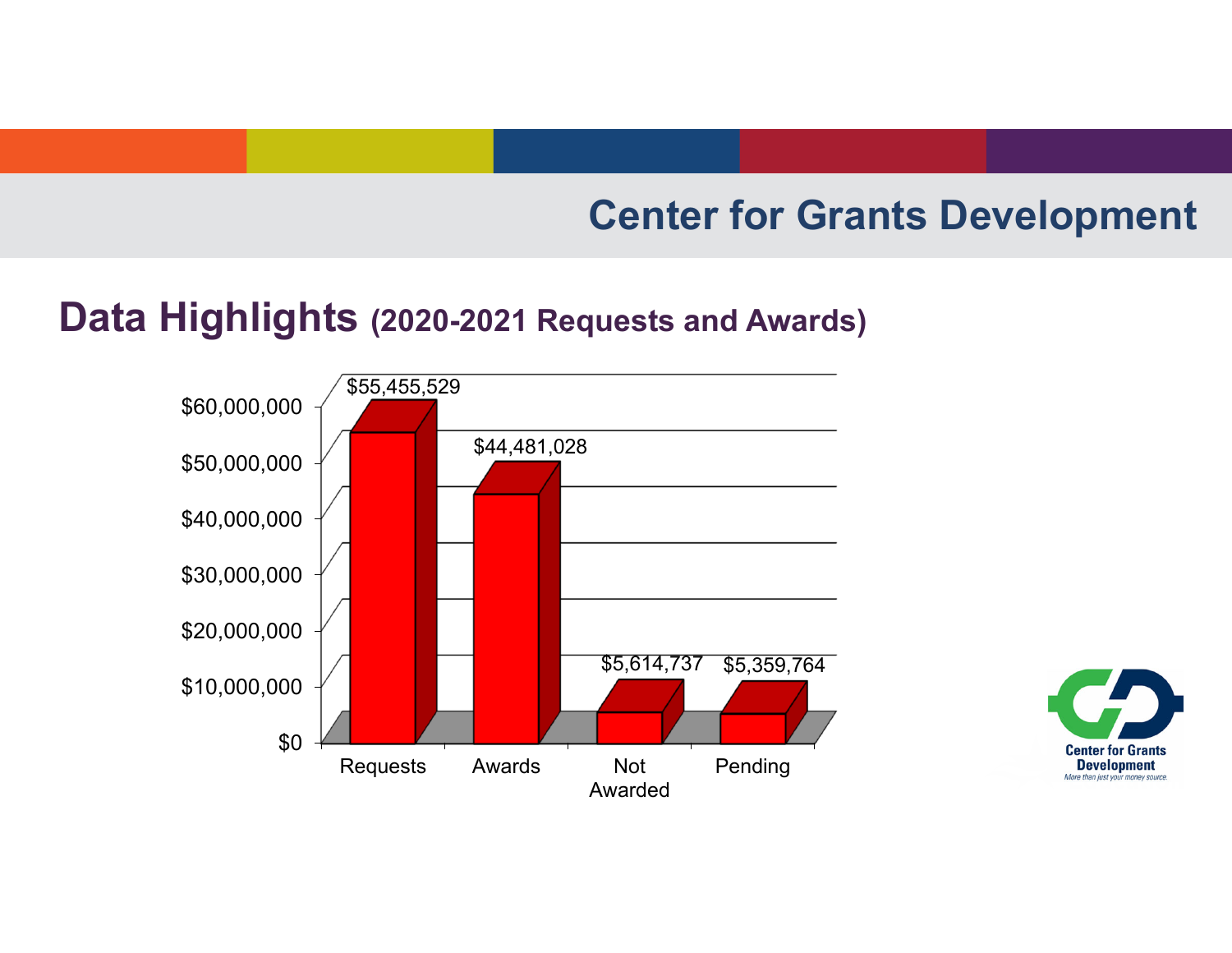#### **Data Highlights (2020-2021: Number of Requests by Division)**

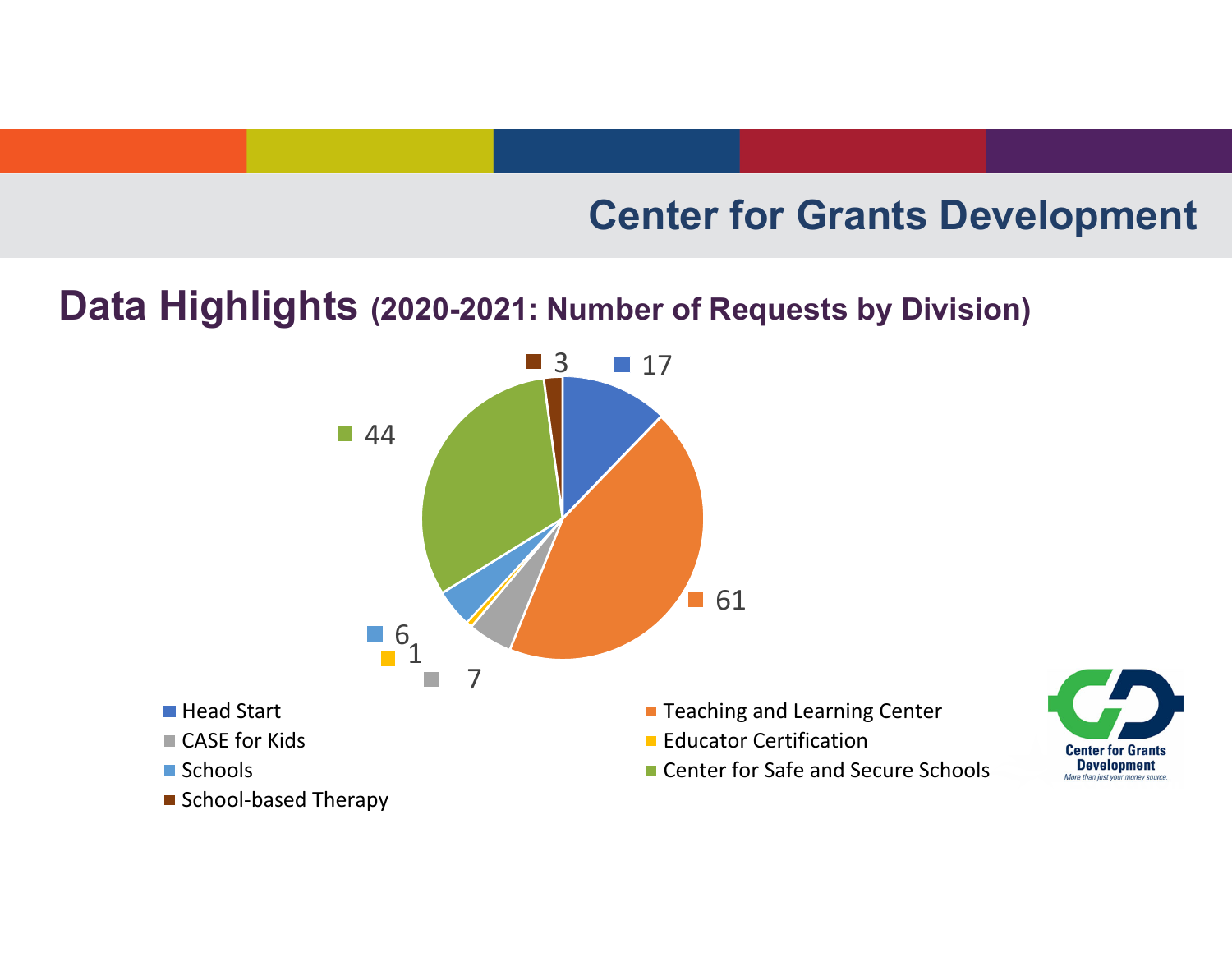#### Data Highlights (2020-2021: Dollars Requested by Division)



■ Center for Safe and Secure Schools ■ School-based Therapy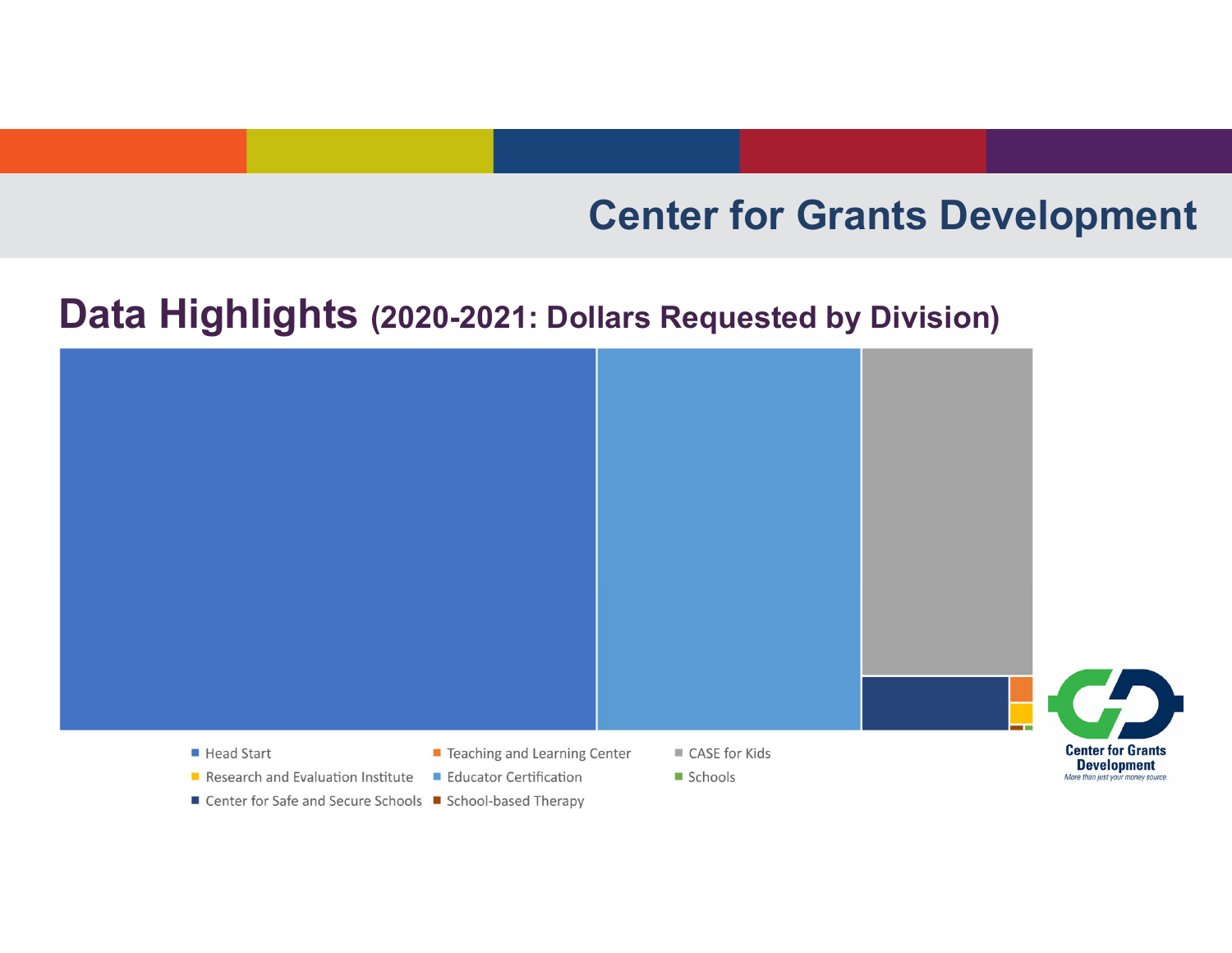#### **Data Highlights (2020-2021: Number of Awards by Division)**



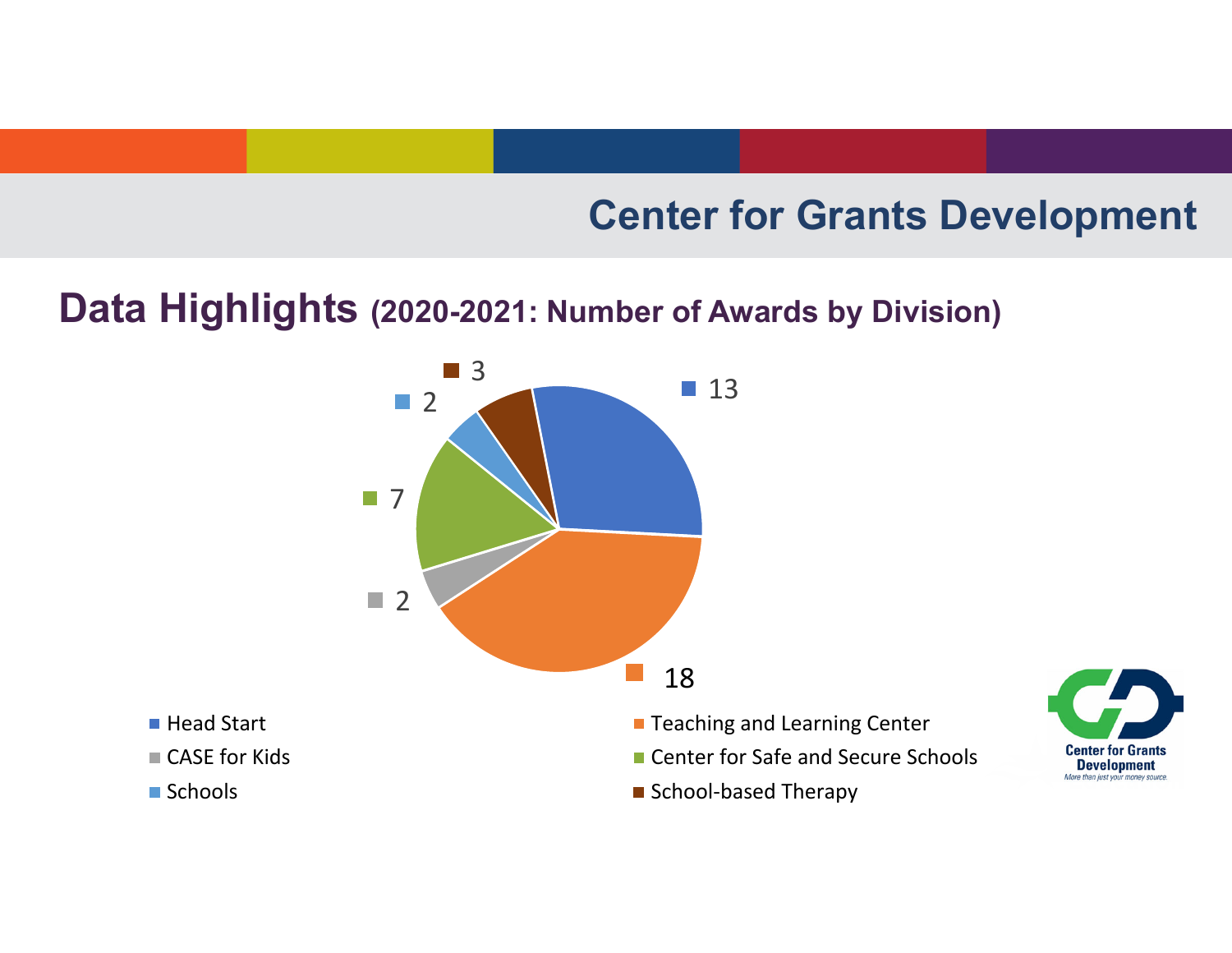**Center for Grants Development**  *More than just your money source.* 

# **Data Highlights (2020-2021: Dollars Awarded by Division)**



Head Start ■ Teaching and Learning Center ■ CASE for Kids ■ Center for Safe and Secure Schools ■ School-based Therapy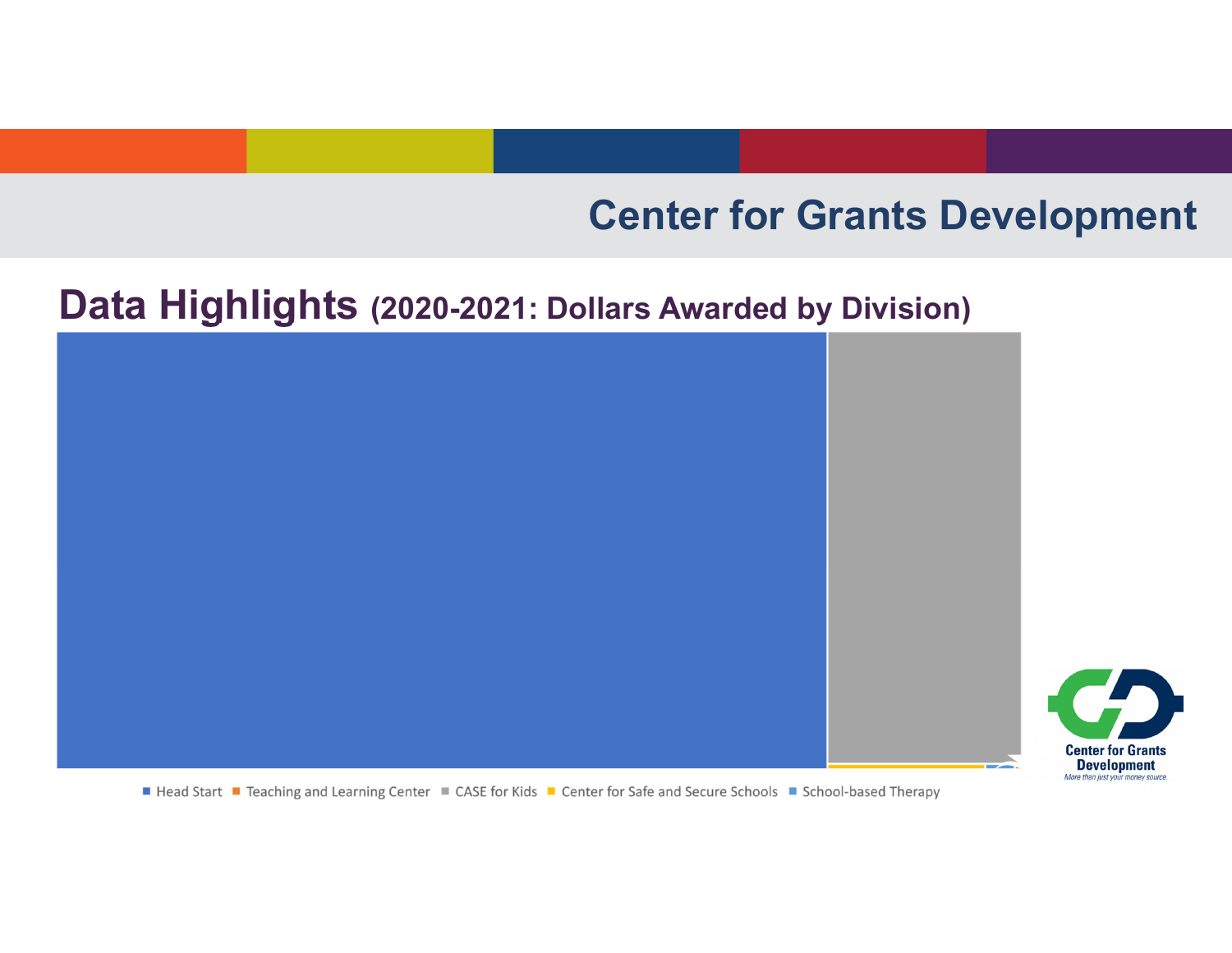# **Division Staff Highlights**

Gayla Rawlinson Maynard, GPC, in her collaborative work with the Grant Professionals Association (GPA), worked as <sup>a</sup> mentor with four grant specialists across the country; she also serves as a Regional Representative of GPA for five states

After serving eight years on the Association of Fundraising Professionals‐Greater Houston Chapter's Board of Directors, Dr. Vida L. Avery, served her 3r<sup>d</sup> year on its Committee on Directorship; selected for the 2021 recipient of the M. Anne Murphy Award for Professional Advancement, National Philanthropy Day, Association of Fundraising Professionals, Greater Houston Chapter

Grant Professionals Association Professional Development Committee Kristal Johnson selected for the United Way Community Building Grants (CBG) Committee for a 7<sup>th</sup> term; it is her 3<sup>rd</sup> term on the CBG Site Visit Committee; this was her 5<sup>th</sup> year as a presenter for United Way's Nonprofit Connection Program; and 2<sup>nd</sup> term as a member of the

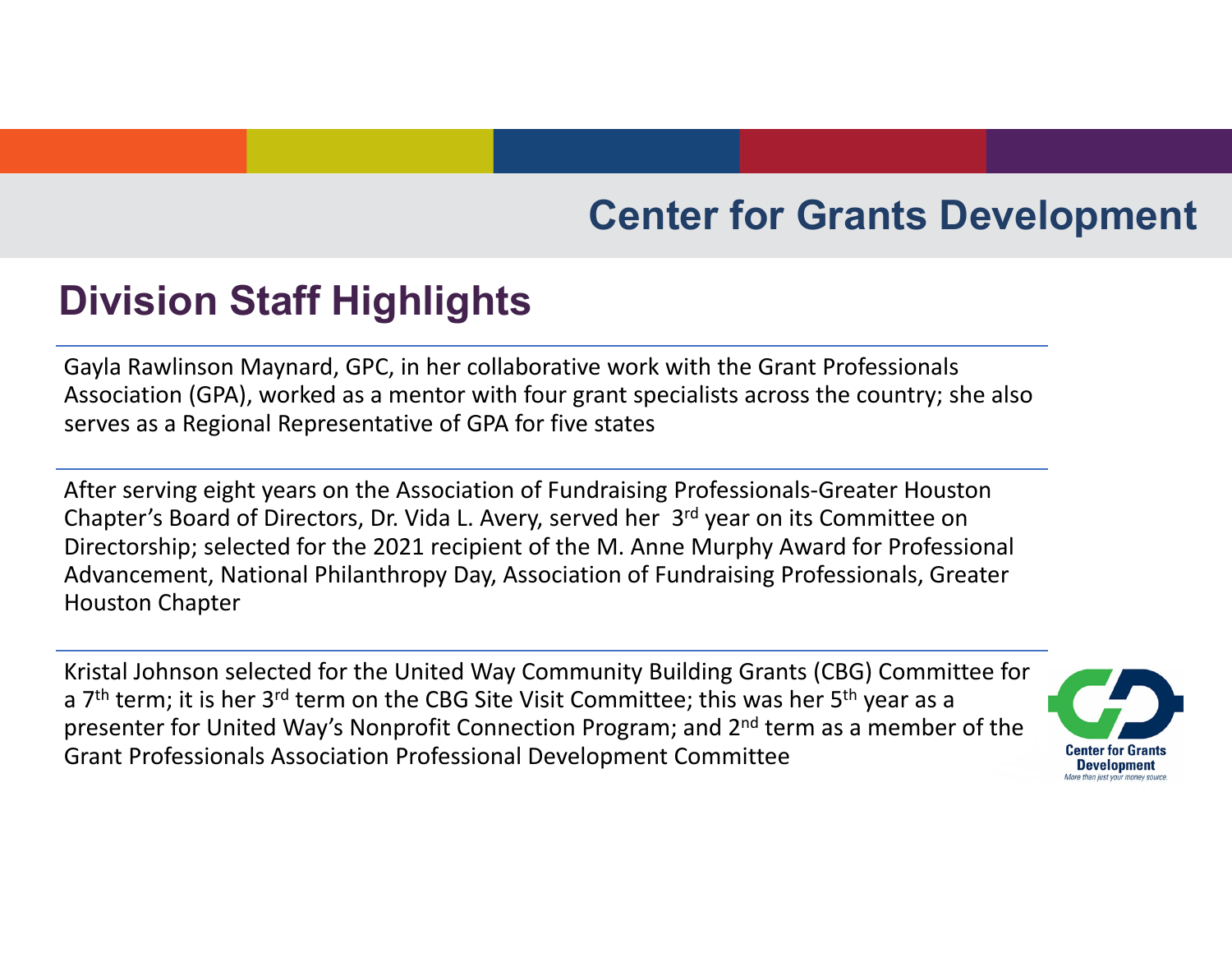# **Key Highlights**

#### Joined **eight divisions** to submit **133 requests**

- Government/public grant proposals
- **♦ Corporate and foundation proposals**
- $\Leftrightarrow$  Applications for sponsorships/donations
- $\triangleleft$  School district bid proposals
- Served **4,190 clients** from **196 organizations** with shared funding research, grant-writing training, proposal reviews and technical consultations
- Held **seven** Quest for Grants Virtual Seminars; presented at **two** virtual meetings/ conferences
- Acknowledged over **55 donors** who contributed **\$62,484** cash
- $\hat{\mathbf{v}}$  and in-kind donations

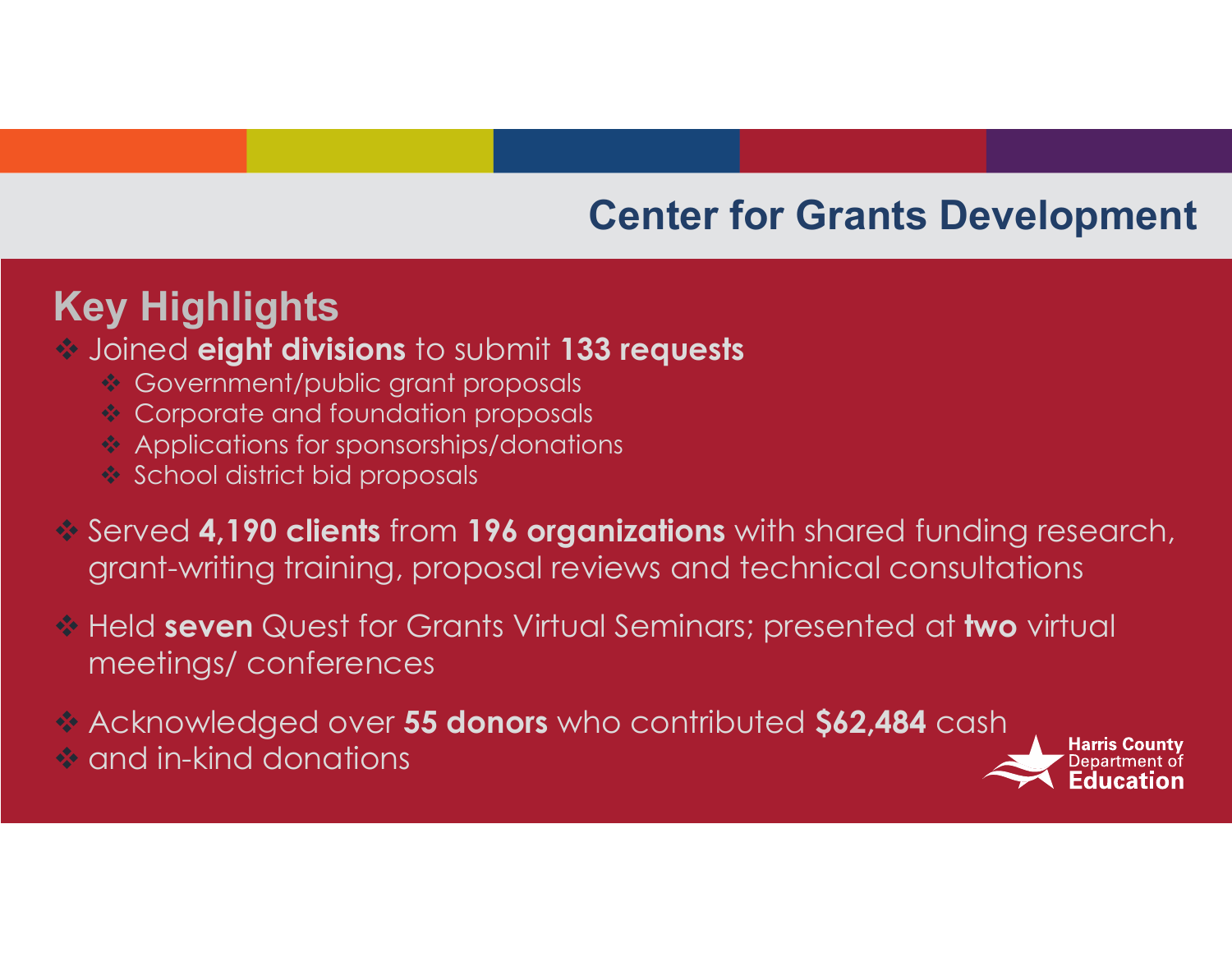# **Trends**

- Increased movement to online application submissions
- Have predetermined expectations of program design; implementation; and expertise of staff leading project
- Want to see a history of collaboration between entities prior to applying for funds
- Expect that applying organization has history of effective programs as evidenced by evaluation
- Require specific program measurements to define program success; in some cases, based on logic model